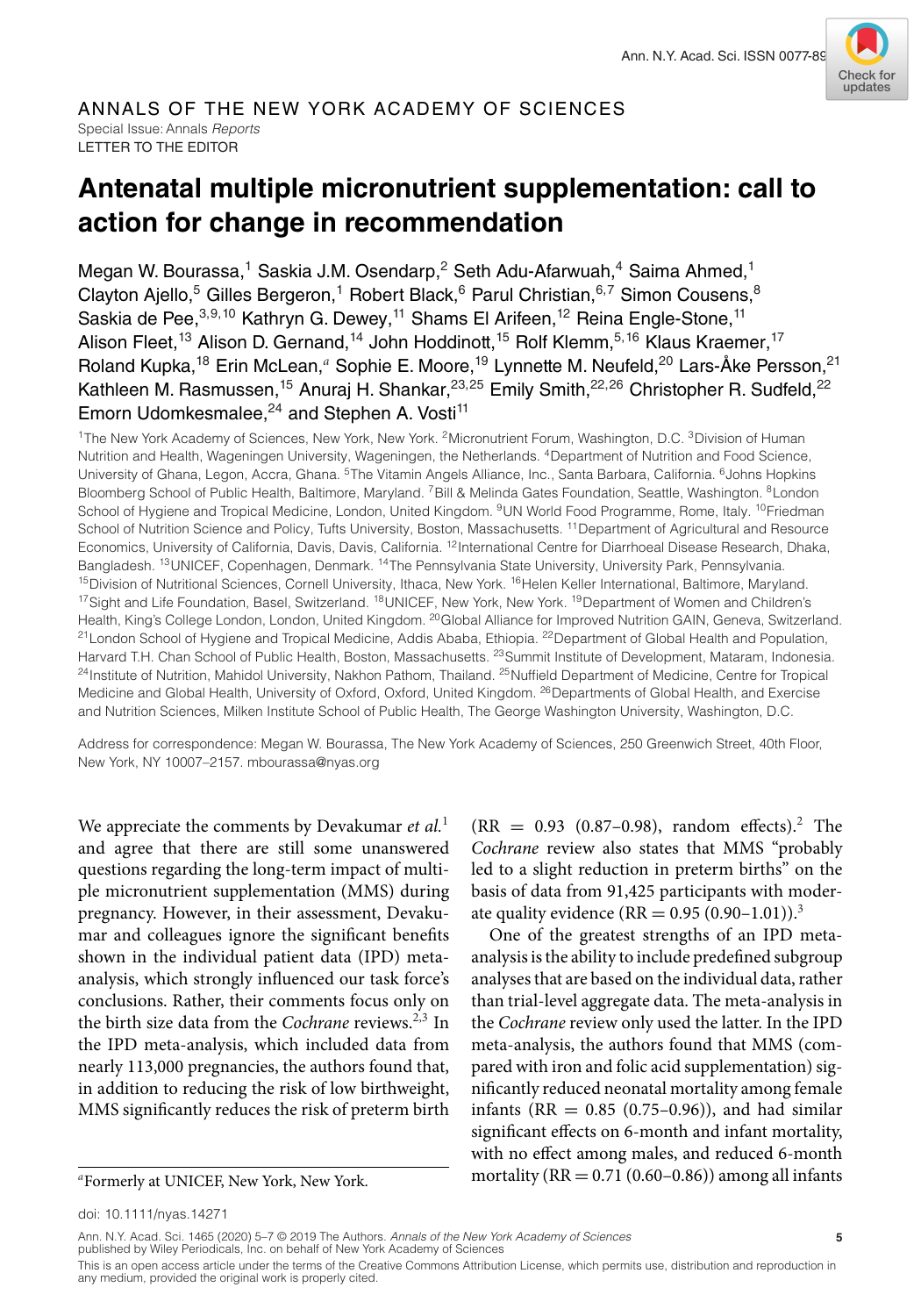born to anemic mothers.<sup>2</sup> The subgroup analyses also showed that the benefit of MMS with regard to reducing the risk of preterm birth ( $RR = 0.84$  (0.78– 0.91)) was greater among infants born to underweight mothers than among those born to women who were not underweight. The global prevalence estimates of underweight (*>*200 million women of reproductive age)4 and anemia (*>*528 million women of reproductive age)<sup>5</sup> are very high, and prevalence rates are highest in low- and middleincome countries, where these MMS trials took place. Thus, in such settings, MMS is likely to benefit a substantial proportion of infants. The potential benefits of MMS for women who are depleted in nutrients other than iron and folate also merit further exploration.

In addition to the short-term benefits of MMS with regard to birth outcomes, the likely longer term consequences of reducing low birthweight and preterm birth should be considered. Low birthweight infants are at an increased risk of death not just during infancy but throughout life, and low birthweight is also associated with reduced lung capacity and immune function as well as an increase in certain cancers.<sup>6</sup> Reducing low birthweight rates remains a World Health Assembly target, and interventions that can reduce the risk of low birthweight, such as MMS, should be encouraged.

More information would be useful regarding the long-term benefits or consequences of all prenatal interventions. For MMS, the evidence continues to accrue from long-term follow-up of trial participants. We note that the Devakumar *et al.* standard aggregated data meta-analysis includes mortality and anthropometric data for follow-up periods ranging from 6 months to 9 years after birth and combines studies that did and did not continue nutritional interventions after birth, making direct comparisons across studies difficult.<sup>7</sup> Moreover, there is a risk of bias in the existing evidence from follow-up studies because of loss to follow up due to mortality. Valid and reliable cognitive assessments in very young children remain a challenge, which reduces the likelihood of detecting intervention group differences; a much wider array of assessments can be conducted among older children and adults. Recent results on adolescent cognition from a study in rural Western China are encouraging (and appear to have been overlooked by Devakumar *et al.* in their letter).<sup>8</sup> In that

study, which included more than 2,100 14-year olds, the investigators found that children whose mothers received MMS during pregnancy had a dosedependent improvement in intellectual development. The findings of that study are similar to those of the follow-up study of school-age children in the Indonesian SUMMIT study at 9-12 years of age.<sup>9</sup>

On the basis of the evidence provided by the *Cochrane* review and the IPD meta-analysis, the task force is of the opinion that there is sufficient evidence to inform policy decisions now, without waiting for more evidence on long-term outcomes. We agree with Devakumar *et al.* that improving health outcomes through nutrition interventions requires a life-course approach. MMS is just one intervention during one phase of the life course, and pregnant women in food-insecure situations may need improved macro- as well as micronutrient intake. That said, in populations at risk, MMS during pregnancy can allow infants to begin life with a significant advantage.

### **Acknowledgment**

Open access to this article was sponsored by the Bill & Melinda Gates Foundation.

## **Competing interests**

The authors declare no competing interests.

#### **References**

- 1. Devakumar, D., D. Osrin, H.S. Sachdev & A. Prost. 2020. Antenatal multiple micronutrient supplementation: where are the long-term benefits? *Ann. N.Y. Acad. Sci.* **1465:** 8–9.
- 2. Smith, E.R., A.H. Shankar, L.S.-F. Wu, *et al*. 2017. Modifiers of the effect of maternal multiple micronutrient supplementation on stillbirth, birth outcomes, and infant mortality: a meta-analysis of individual patient data from 17 randomised trials in low-income and middle-income countries. *Lancet Glob. Health* **5:** e1090–e1100.
- 3. Keats, E.C., B.A. Haider, E. Tam, *et al*. 2019. Multiplemicronutrient supplementation for women during pregnancy. *Cochrane Database Syst. Rev.* **3:** CD004905.
- 4. Bentham, J., M. Di Cesare, V. Bilano, *et al*. 2017. Worldwide trends in body-mass index, underweight, overweight, and obesity from 1975 to 2016: a pooled analysis of 2416 population-based measurement studies in 128·9 million children, adolescents, and adults. *Lancet* **390:** 2627–2642.
- 5. World Health Organization. 2015. The global prevalence of anaemia in 2011. WHO Report. Geneva: WHO.
- 6. Victora, C.G., L. Adair, C. Fall, *et al*. 2008. Maternal and child undernutrition: consequences for adult health and human capital. *Lancet* **371:** 340–357.